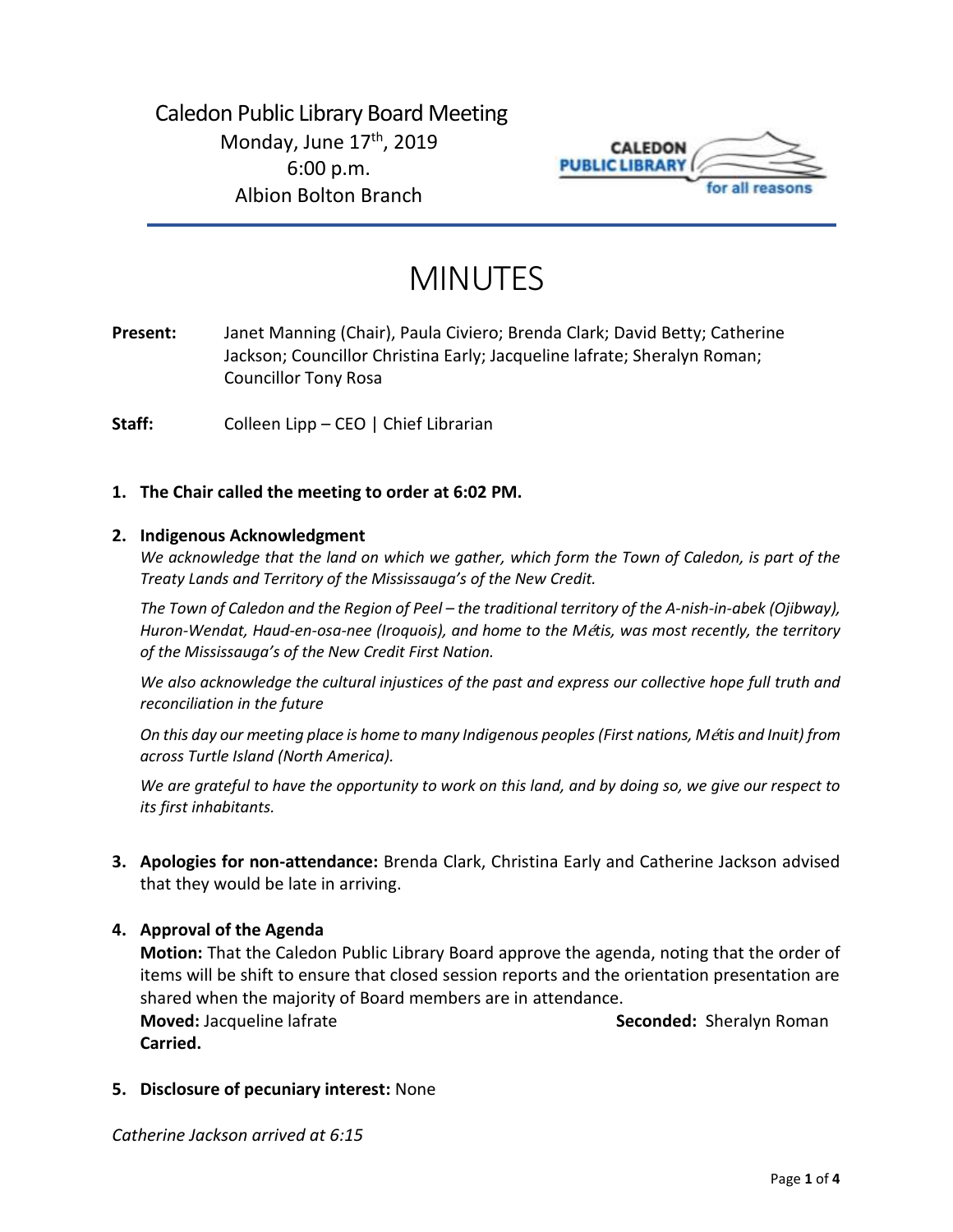## **6. Consent Agenda**

- **a.** Minutes of the May 13, 2019 meeting
- **b.** CEO/Chief Librarian's Report
- **c.** Strategic Actions Update
- **d.** Correspondence
	- i. Joe Grogan, Interlibrary Loan Services June 4, 2019

**Motion:** That the Caledon Public Library receive all reports and correspondence within the consent agenda

**Moved:** Paula Civiero **Seconded:** Tony Rosa **Carried.** 

# **7. Board and Committee Reports – Closed Session**

**Motion:** That the Caledon Public Library Board move into closed session for the purposes of discussing the following:

- i. Confidential Report re: Advise that is subject to solicitor privilege, including communications necessary for that purpose – Memorandum of Understanding Town of Caledon Facilities.
- ii. Confidential Report re: Personal matters about an identifiable individual CEO/Chief Librarian Annual Performance Appraisal

**Moved:** Jacqueline Iafrate **Seconded:** Paula Civiero **Carried at 6:23 PM**

 **Motion:** That the Caledon Public Library Board resume open session **Moved:** Christina Early **Seconded:** David Betty **Seconded:** David Betty  **Carried at 7:11 PM**

*Brenda Clark arrived at 6:50 PM*

*Tony Rosa Left the meeting at 7:02 PM*

i. **Confidential Report re: Advise that is subject to solicitor privilege, including communications necessary for that purpose – Memorandum of Understanding Town of Caledon Facilities.** 

**Motion:** That the Caledon Public Library Board receive the Memorandum of Understanding Town of Caledon Facilities and related report;

That the Caledon Public Library Board provide direction and support to the CEO/Chief Librarian to continue working with the Town of Caledon to develop a Memorandum of Understanding that reflects the roles, responsibilities and needs of both organizations; and

That the Caledon Public Library Board direct the CEO/Chief Librarian to provide the Board with updates regarding this process. **Moved:** Jacqueline Iafrate **Seconded:** Paula Civiero **Carried.**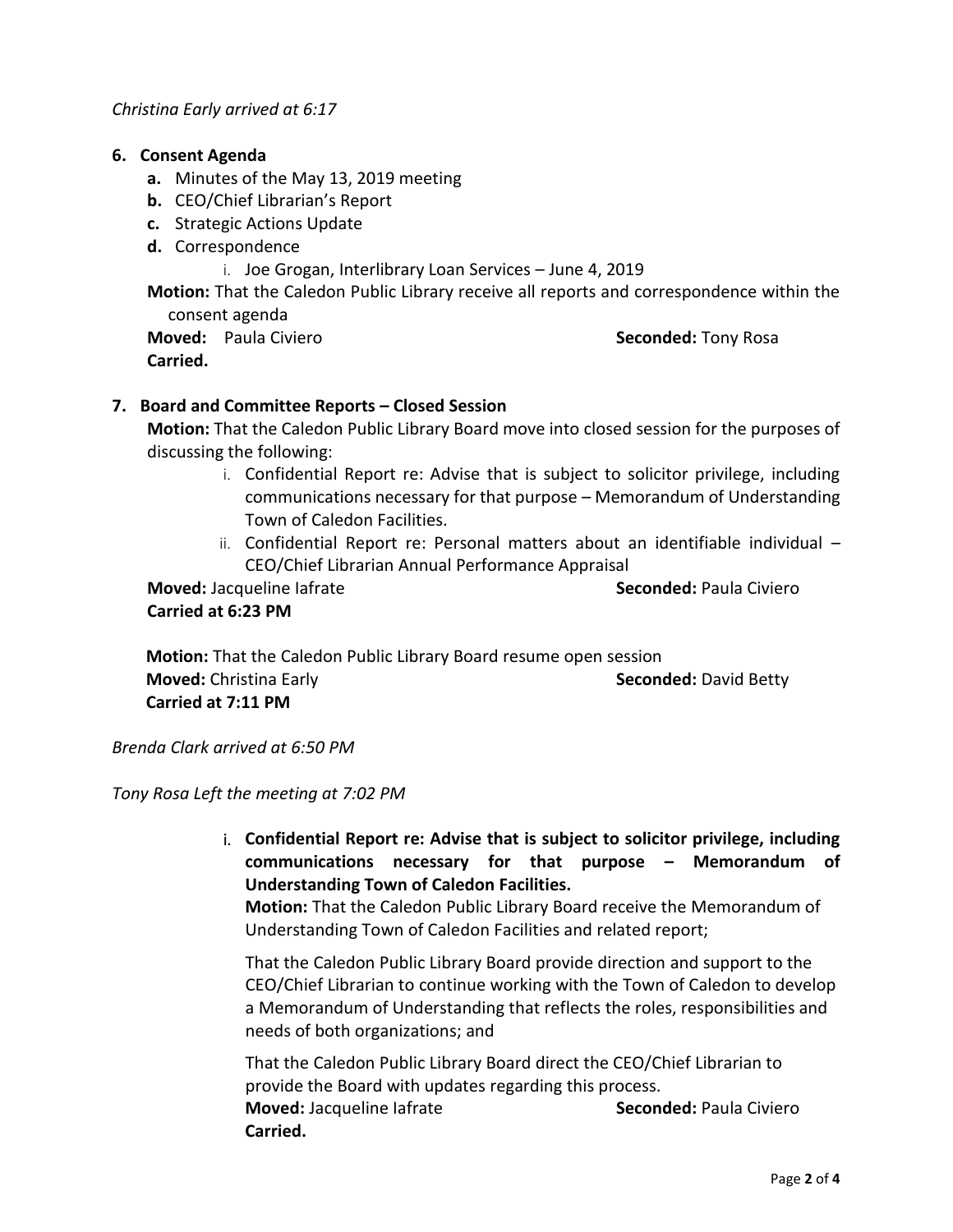ii. **Confidential Report re: Personal matters about an identifiable individual – CEO/Chief Librarian Annual Performance Appraisal Motion:** That the Caledon Public Library Board received the CEO/Chief Librarian's Annual Performance Appraisal 2018-19, completed by the CEO Evaluation Committee on behalf of the full Board **Moved:** Sheralyn Roman **Seconded:** Catherine Jackson  **Carried.**

#### **8. Presentations**

# **a. Library Board Orientation – Session 4, Colleen Lipp, CEO/Chief Librarian**

The CEO/Chief Librarian provided an overview of the Board's role in strategic planning and policy development as well as a highlight of significant trends across the public library sector. An overview of legislated and optional training and development opportunities was also shared.

#### **9. Business arising from the minutes:** None.

#### **10. Staff Reports**

# **a. Treasurer's Report and Financial Statements**

**Motion:** That the Caledon Public Library receive the Treasurer's Report and related financials.

**Moved:** Paula Civiero **Seconded:** David Betty **Carried.**

# **b. Social Media Policy Report**

**Motion:** That the Caledon Public Library Board approve and adopt the revised Social Media Policy as amended. **Moved:** Christina Early **Seconded:** Sheralyn Roman

**Carried.** 

# **11. Board and Committee Reports:**

# **a. CEO/Chief Librarian Goals 2019/2020**

**Motion:** That the Caledon Public Library Board approve the CEO/Chief Librarian Goals for 2019/2020.

**Moved:** Brenda Clark **Seconded:** David Betty **Carried.**

# **b. Advocacy Committee Meeting Minutes, May 29, 2019**

**Motion:** That the Caledon Public Library Board receive the Advocacy Committee Meeting Minutes of May 29<sup>th</sup>, 2019. **Moved:** Christina Early **Seconded:** Catherine Jackson **Carried.**

**12. New Business:** None.